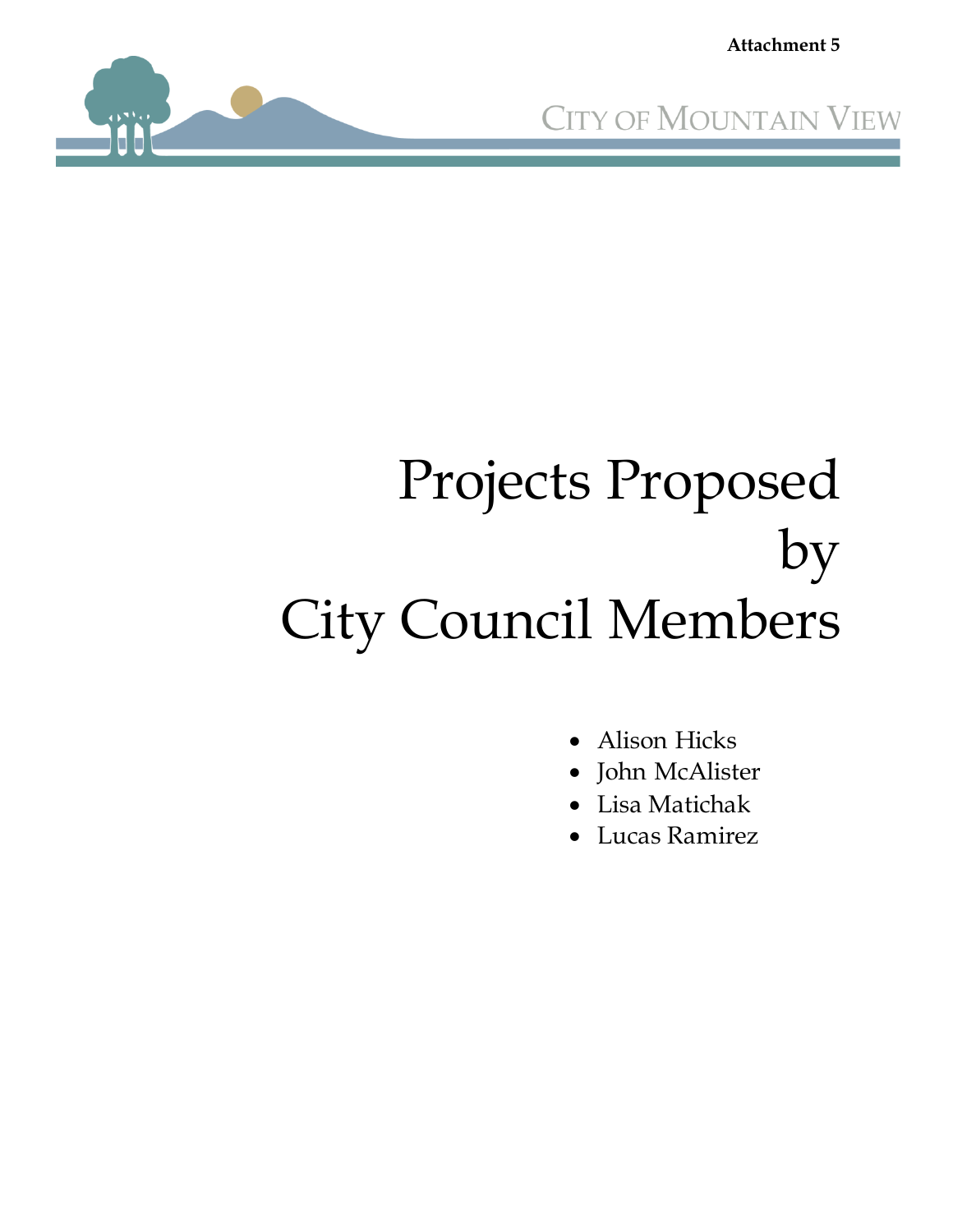## *DRAFT PROJECTS & GOALS*

#### **PREVENT DISPLACEMENT OF SENSITIVE COMMUNITIES**

#### *GOAL ADDRESSED: Housing &/or Vulnerable Communities*

The CASA Compact recognizes that we need to act to prevent displacement of our low-income residents by incoming higher-income workers and includes mapping of sensitive communities and communities at risk of displacement. Mountain View needs policies that step in quickly and are targeted to our vulnerable communities.

**Put a 9-month pause on projects that would cause a loss of naturally affordable housing** so that we can plan displacement prevention policies such as **Tenant Opportunity to Purchase** [\(https://dc.urbanturf.com/articles/blog/ut\\_readers\\_faq\\_on\\_topa/11927](https://dc.urbanturf.com/articles/blog/ut_readers_faq_on_topa/11927) an[d https://dc.urbanturf.com/articles/blog/first-timer\\_primer\\_what\\_is\\_the\\_right\\_of\\_first\\_refusal/7484\),](https://dc.urbanturf.com/articles/blog/first-timer_primer_what_is_the_right_of_first_refusal/7484) **Community Land Trusts** and other **No Net Loss of Affordable Housing programming** as well as seek state and private funding to purchase naturally affordable housing.

#### **MOFFETT CHANGE AREA**

#### *GOAL ADDRESSED: Transportation, Housing &/or Sustainability*

Plan this area with an eye toward making it real transit-oriented community development with wide sidewalks, ground floor retail, streetscaping, tree canopy, urban parks, housing, etc.

#### **TRANSIT CENTER, UNDERPASS & ENVIRONS**

#### *GOAL ADDRESSED: Transportation &/or Sustainability*

A great design for our transit center, underpass and surrounding area is crucial because it will define the viability and vibrancy of our urban core. Put out RFPs for a top-notch urban designer and landscaper to design our transit center, underpass, first block of Castro and Moffett effected by the transit changes.

#### **PROMOTE PEDESTRIANISM & PUBLIC PLACES**

#### *GOAL ADDRESSED: Transportation &/or Sustainability*

Getting people out of their cars and maintaining and improving public places takes more than just density and sidewalks. Create awareness of the elements necessary to allow and promote walking and community gathering. Declare the year of the pedestrian to promote, celebrate and create vibrant public places including active street uses, tree canopy, walk appeal, neighborhood-serving retail, urban parklets, public and community use of our streets, a sense of place and more.

#### **DEVELOP ALTERNATIVE CARBON OFFSETS**

#### *GOAL ADDRESSED: Sustainability*

Carbon Free Mountain View proposed that the city set goals and then impose penalties of carbon offsets if the goals are not met. Council was not supportive of the idea of traditional carbon offsets.

Council could set per capita goals as recommended recently by Carbon Free Mountain View and then design alternative Carbon offsets. (One model is the alternative carbon offsets that Palo Alto now uses[: https://www.cityofpaloalto.org/news/displaynews.asp?NewsID=4110](https://www.cityofpaloalto.org/news/displaynews.asp?NewsID=4110) ).

#### **IMPROVE DEVELOPMENT TRANSPARENCY**

#### *GOAL ADDRESSED: Other*

Notice larger proportions of the neighborhood and put 3-D models online, in the city hall and in the library of developments over a certain size and at our transit center, underpass and surrounding lots.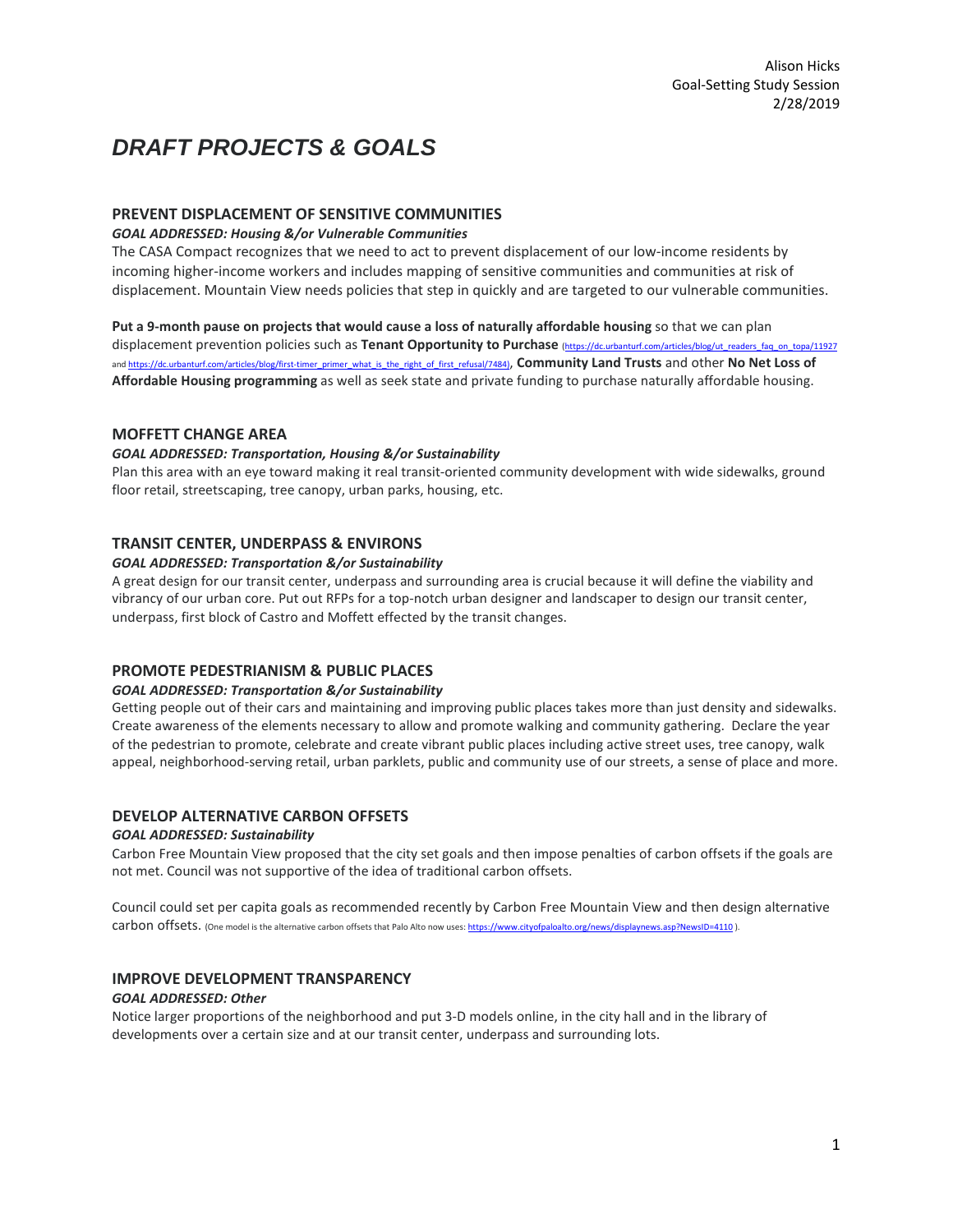#### **IMPROVE SUSTAINABILITY, LIVABILITY & CREATE AFFORDABLE HOUSING IN OUR HISTORIC DOWNTOWN** *GOAL ADDRESSED: Housing &/or Sustainability*

Put a 9-month pause on offices in Downtown Precise Plan Area H so that we can plan to encourage housing as well as preserve our historic downtown as a public gathering place that serves city residents of all ages and incomes. We must make sure we maintain a place that encourages walking and public gathering, has sense of place and community and includes some neighborhood-serving and mom and pop businesses.

Explore revised **parking requirements for offices in Downtown Precise Plan Area H**, which are currently creating an incentive to build offices over housing and thus throwing our jobs/housing ratio further out of balance. **Explore setback and upper story stepback requirements in Area H**. (Examples: the Woodstock Corridor in Portland Orego[n www.cnu.org/publicsquare/2017/04/21/form-based](https://www.cnu.org/publicsquare/2017/04/21/form-based-code-step-backs)[code-step-backs,](https://www.cnu.org/publicsquare/2017/04/21/form-based-code-step-backs) Urban Land Institiut[e https://urbanland.uli.org/planning-design/in-print-the-rules-that-shape-urban-form/.\)](https://urbanland.uli.org/planning-design/in-print-the-rules-that-shape-urban-form/) **Complete the Historic Preservation process.** The process should include compelling incentives like TDRs, land swaps and other best practices used by area cities. **Refine our regulation of ground floor uses and interfaces** to activate ground floor uses and create a pedestrianoriented environment. **Enhance and extend the Downtown Economic Vitality Program.** Report back on Phase Two and create a Phase Three. This overlaps with the bullet point above. **Modify Design Guidelines** so that they encourage pedestrianism and retain public spaces and prevent privatization of the urban commons.

#### **TAKE SHORT AND LONG-TERM STEPS TO IMPROVE THE RV LIVING SITUATION**

#### *GOAL ADDRESSED: Housing &/or Vulnerable Communities*

Declare a housing emergency that would allow us to pilot more flexible safe parking projects in Mountain View and regionally in cooperation with the county, community colleges and the private sector. Lobby for funding from the state and county to include emergency housing solutions, not just long-term ones. Solutions may include county-wide RV parks, community-college-based safe parking, home hosting programming [\(http://www.safeplaceforyouth.org/host\\_home\\_program\),](http://www.safeplaceforyouth.org/host_home_program) SROs, etc. Redefine oversized vehicle parking.

#### **USE OF PUBLIC PROPERTY**

#### *GOAL ADDRESSED: Housing &/or Sustainability*

Develop a system to use public property for maximum community benefit as housing park space or other public space. The police lot is one example. It is large and could provide great community benefit. The currently proposed Police Depart building remodel/additions are marginal and would not serve either the Police Department or the people of Mountain View in the best way possible.

#### **RESOLVE THE ISSUE OF MOBILE HOME PARK SPACE RENTS**

*GOAL ADDRESSED: Housing &/or Vulnerable Populations*

Explore an ordinance that controls mobile home parks space rents.

#### **REVISE RENT CONTROL ORDINANCE**

#### *GOAL ADDRESSED: Housing &/or Vulnerable Populations*

Find easy ways for soft story owners to finance retrofits through limited rent increases, add electric vehicle chargers on request and during retrofits, make pass through language easier for sustainability improvements, etc.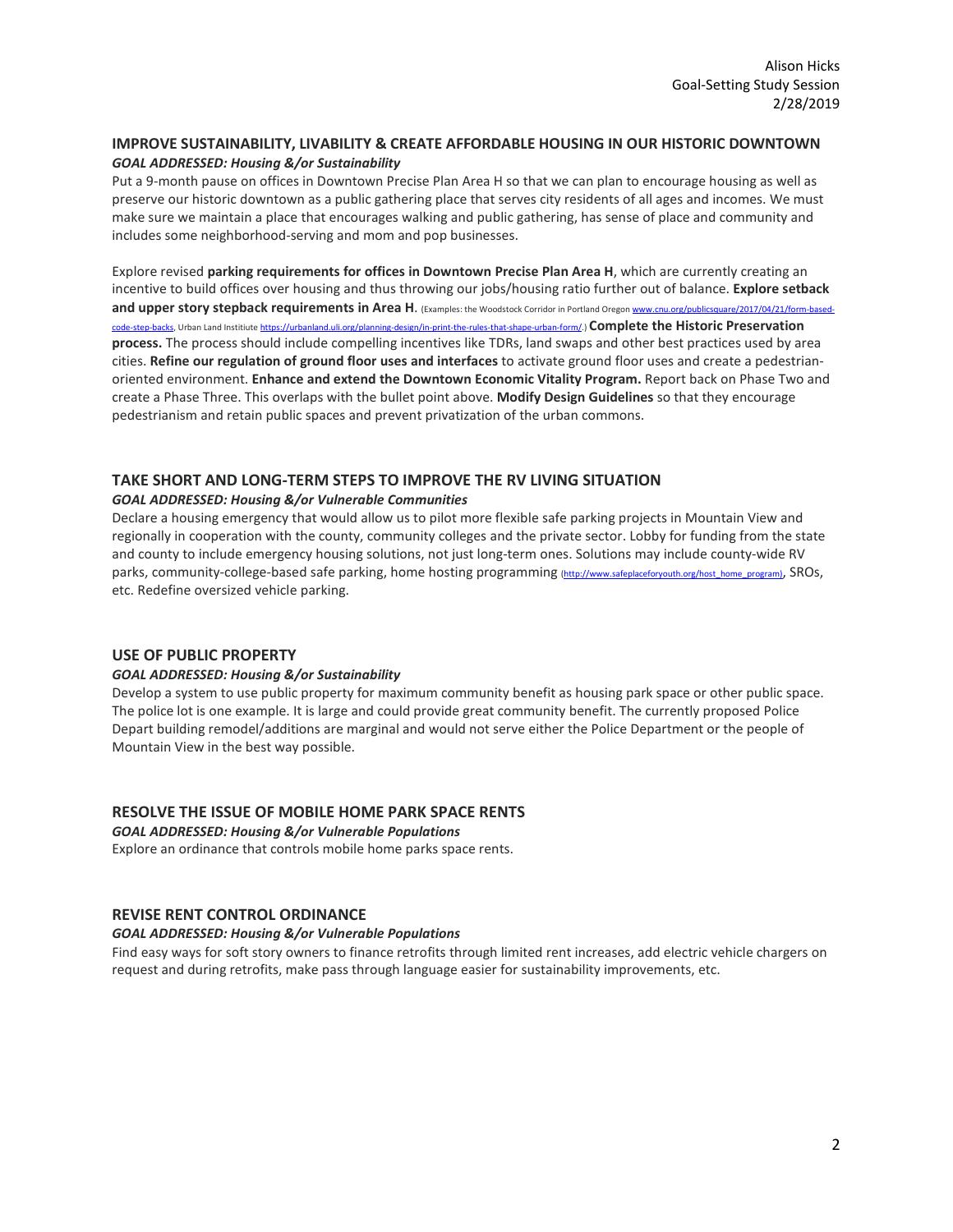February 28, 2019 Study Session - Potential Projects

- Making Mountain View a transportation Smart City. That means putting in new traffic signals and fiber that support Connect and autonomous vehicles.
- Have broadband service for the whole city, especially for low income families.
- Review the park dedication ordinance to see if we need to update the density requirements
- Begin having pilot projects for autonomous bus routes along San Antonio.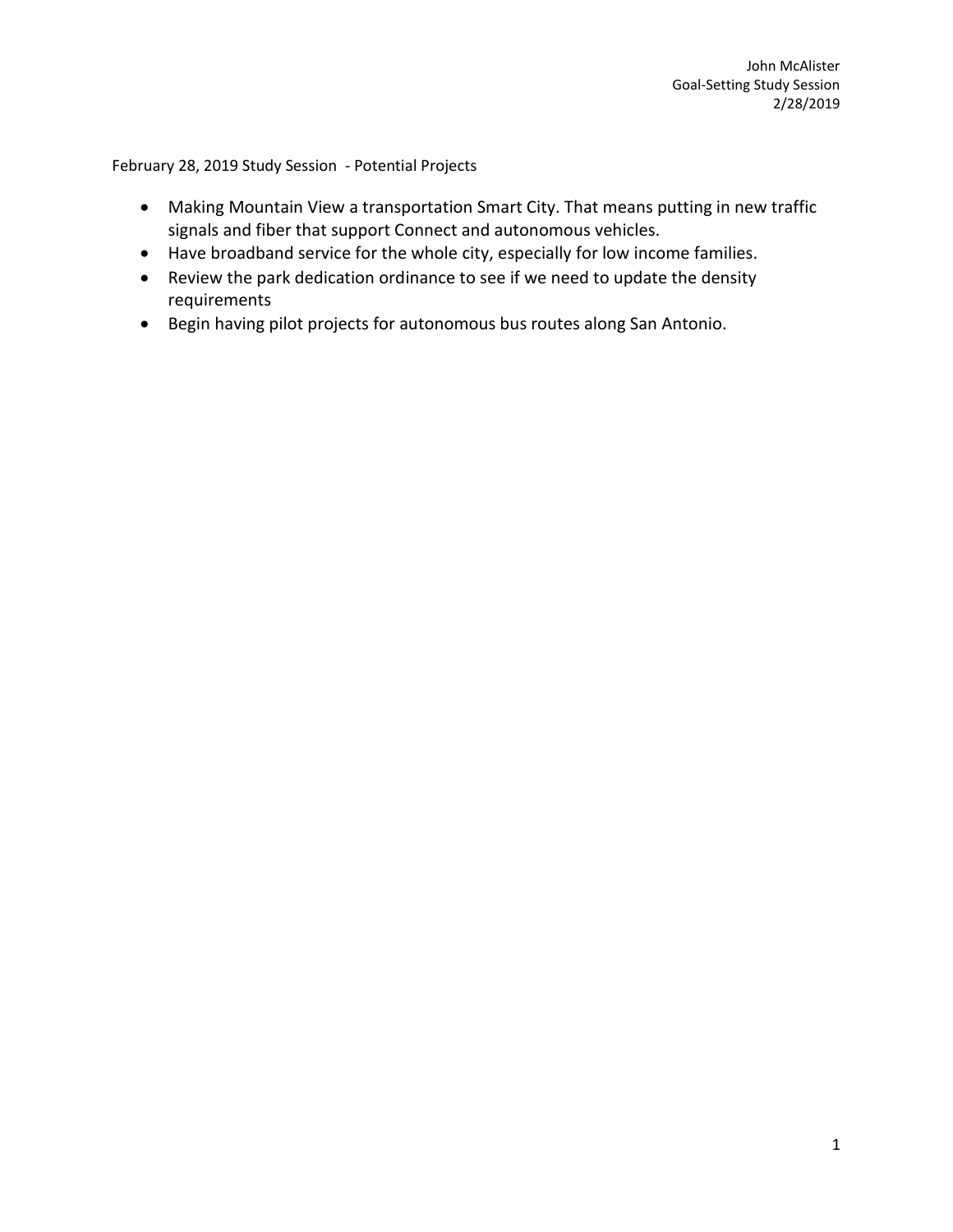### **Some Proposed Projects for FY 2019/20 and FY 2020/21**

(Not a comprehensive list, and in no particular order)

Submitted by Lisa Matichak, February 19, 2019

|                        | Project                                                   | <b>Brief Description</b>                                                                                                                                                                                                                                    |  |  |
|------------------------|-----------------------------------------------------------|-------------------------------------------------------------------------------------------------------------------------------------------------------------------------------------------------------------------------------------------------------------|--|--|
| <b>Quality of Life</b> |                                                           |                                                                                                                                                                                                                                                             |  |  |
| A                      | Historic preservation                                     | Identify historic resources in the city and define procedures                                                                                                                                                                                               |  |  |
|                        | ordinance                                                 | and standards for modifications and demolitions.                                                                                                                                                                                                            |  |  |
| B                      | Neighborhood Traffic<br>Management Program<br>(NTMP)      | Revisit the process to determine and implement measures<br>to calm traffic. Establish metric(s) for the program.                                                                                                                                            |  |  |
| C                      | Road conditions                                           | Improve the condition of roads in the City. Perhaps change<br>the metric to a Pavement Condition Index of 80 or higher as<br>defined by MTC (80 to 100 is very good/excellent). Work<br>with other agencies if the City is not responsible for the<br>road. |  |  |
| D                      | Downtown parking                                          | Determine how to enable more people to visit or work<br>downtown, or access the transit center, without parking<br>spilling into residential neighborhoods in the downtown<br>area.                                                                         |  |  |
| E                      | Drone regulations                                         | Develop regulations for drones to address anticipated<br>privacy and noise concerns.                                                                                                                                                                        |  |  |
| Transportation         |                                                           |                                                                                                                                                                                                                                                             |  |  |
| F                      | <b>Regional TMA</b>                                       | Explore the creation of a regional TMA as transportation is<br>a regional issue and Mountain View's TMA is viewed as the<br>leading TMA in the region.                                                                                                      |  |  |
| <b>Environment</b>     |                                                           |                                                                                                                                                                                                                                                             |  |  |
| G                      | Tree canopy                                               | Improve the tree canopy on private property (e.g., require<br>front yard tree, visually follow up to ensure that a new tree<br>has been planted if a Heritage tree has been removed,<br>develop rules around tree removal for new development,<br>etc.).    |  |  |
| H                      | City-wide bird-safe<br>design requirements                | Develop comprehensive bird-safe design requirements for<br>new and refurbished buildings in order to protect the birds<br>in the city.                                                                                                                      |  |  |
|                        | City-wide lighting<br>design requirements                 | Develop a comprehensive plan for lighting throughout the<br>city in order to manage light pollution to sustain residents'<br>health and well-being, and to protect birds and wildlife.                                                                      |  |  |
| J                      | North Bayshore wildlife<br>and habitat<br>management plan | Consolidate and update existing plans into a<br>comprehensive wildlife and habitat management plan to<br>ensure that wildlife thrives in the North Bayshore area.                                                                                           |  |  |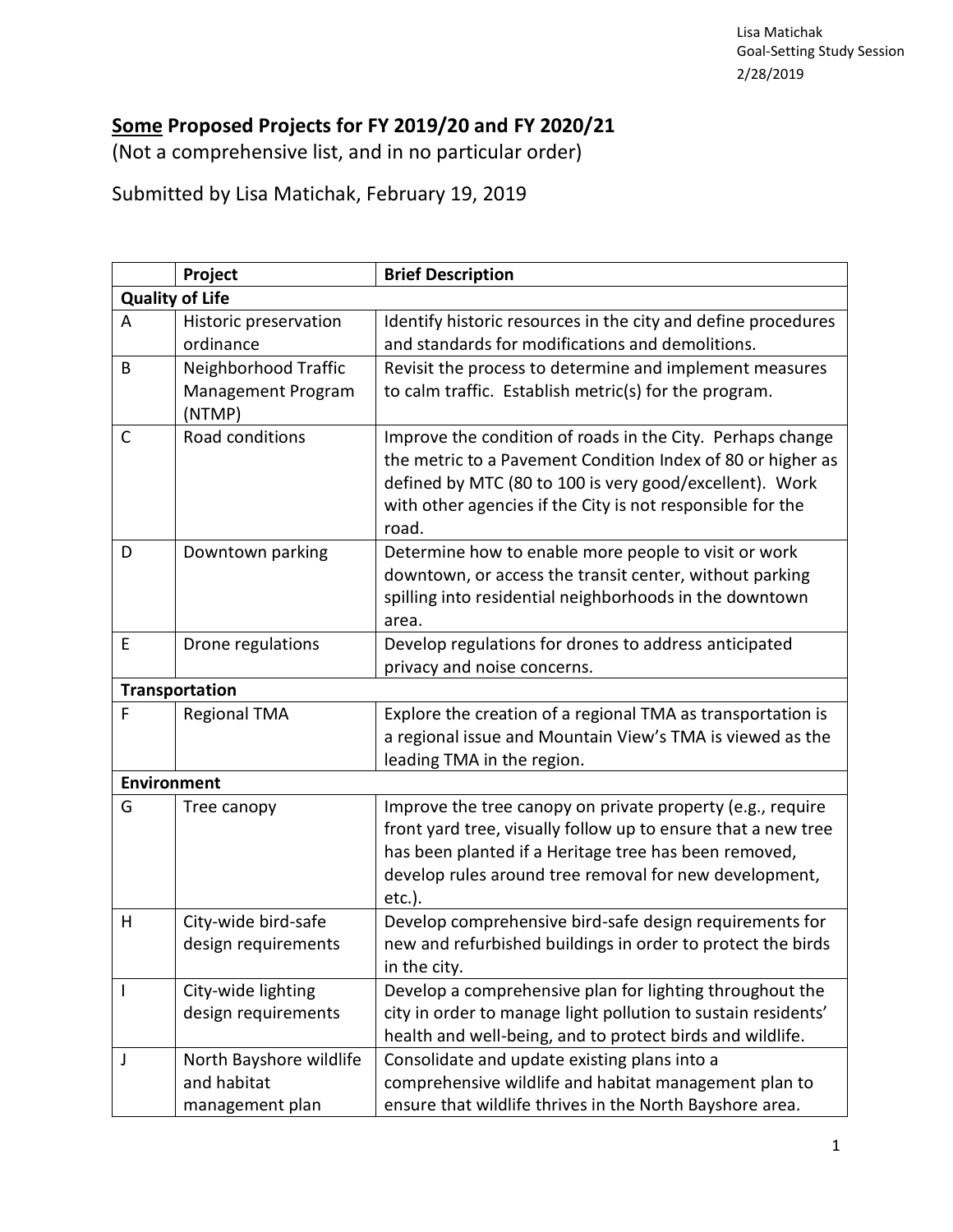| <b>Housing</b> |                      |                                                              |  |  |
|----------------|----------------------|--------------------------------------------------------------|--|--|
| K              | Condo mapping        | Revisit affordable housing requirements that appear to       |  |  |
|                | regulations          | inhibit condo mapping of new apartments.                     |  |  |
|                | Senior housing       | Encourage new housing for seniors that takes into            |  |  |
|                |                      | consideration changing needs as one ages.                    |  |  |
| Other          |                      |                                                              |  |  |
| M              | Federal government   | Take an active, proactive role in addressing issues that are |  |  |
|                | issues               | occurring at the federal government level that take away     |  |  |
|                |                      | local control, or that have an impact on residents (e.g.,    |  |  |
|                |                      | airplane noise, drone regulation, etc.).                     |  |  |
| N              | State government     | Take an active, proactive role in addressing issues that are |  |  |
|                | issues               | occurring at the state government level that take away       |  |  |
|                |                      | local control, or that have an impact on residents (e.g.,    |  |  |
|                |                      | CASA, SB 50, etc.).                                          |  |  |
| $\Omega$       | Lobbyist disclosures | Develop regulations surrounding lobbyists in terms of        |  |  |
|                |                      | registration and disclosure requirements.                    |  |  |
| P              | City metrics         | Revamp metrics for each department. Separate                 |  |  |
|                |                      | performance measurements from workload                       |  |  |
|                |                      | measurements.                                                |  |  |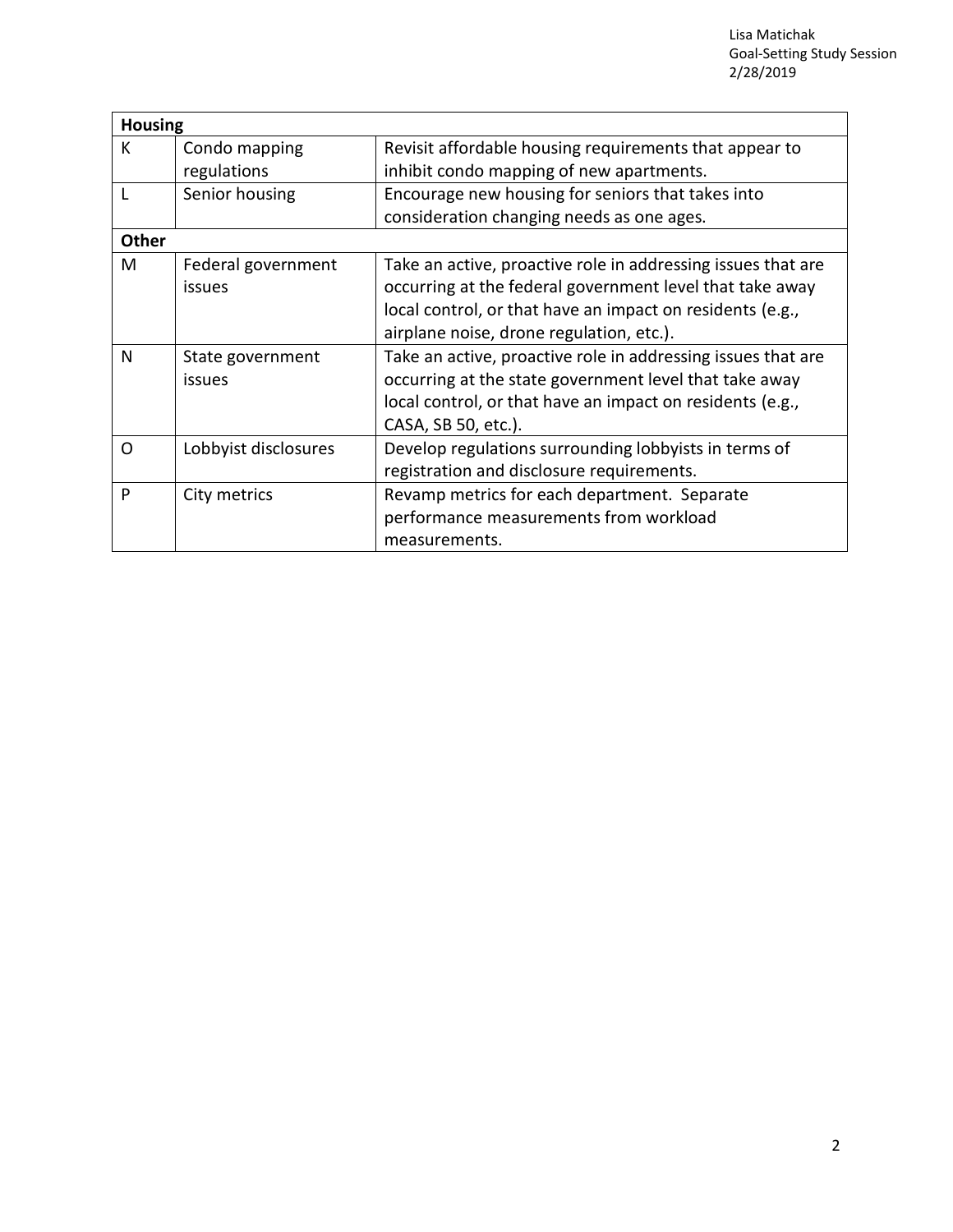#### Recommendation: **Thematic Goal Benchmarking/Measurable Results**

Desired Outcome: When affirming or establishing thematic goals, incorporating specific metrics against which progress can be evaluated may help the Council determine which projects to pursue to fulfill the goals. The goals may be achievable or aspirational. Some examples of potential metrics for each of the current thematic goals:

*Goal 1: Promote Strategies to Protect Vulnerable Populations and Preserve the Socioeconomic and Cultural Diversity of the Community*

- Percentage of displaced households able to remain in Mountain View (rehoused)
- Measurable reduction of the number of homeless students in each school district

*Goal 2: Improve the Quantity, Diversity and Affordability of Housing with an Added Focus on Middle-Income and Ownership Opportunities*

- Regional Housing Needs Allocation (RHNA) targets
- Measurable increase in housing supply (e.g., % increase in total number of units, of ownership units, of ADUs, etc.)

*Goal 3: Develop and Implement Comprehensive and Coordinated Transportation Strategies to Achieve Mobility, Connectivity and Safety for People of All Ages*

- Miles of protected bike lanes installed
- Measurable reduction in number of traffic collisions, injuries, fatalities (Vision Zero)
- Specific Citywide mode-share targets. For comparison, here are the North Bayshore targets:

| <b>Travel Mode</b>                  | <b>Commute Mode-Share Target</b> |  |
|-------------------------------------|----------------------------------|--|
| Single-Occupancy Vehicle (SOV)      | 45%                              |  |
| <b>Transit (Public and Private)</b> | 35%                              |  |
| <b>Active Transportation</b>        | 10%                              |  |
| Ride-Sharing (Carpools and          | 10%                              |  |
| Vanpools)                           |                                  |  |

#### *Goal 4: Promote Environmental Sustainability with a Focus on Measurable Outcomes*

- Greenhouse gas emission reduction targets delineated in the Climate Protection Roadmap (e.g., 80% below 2005 baseline levels by 2050)
- Measurable (e.g., 5%, 10%, or 15%) reduction in Citywide Vehicle Miles Traveled (VMT) below a reasonable baseline level
- Water use, waste diversion, etc.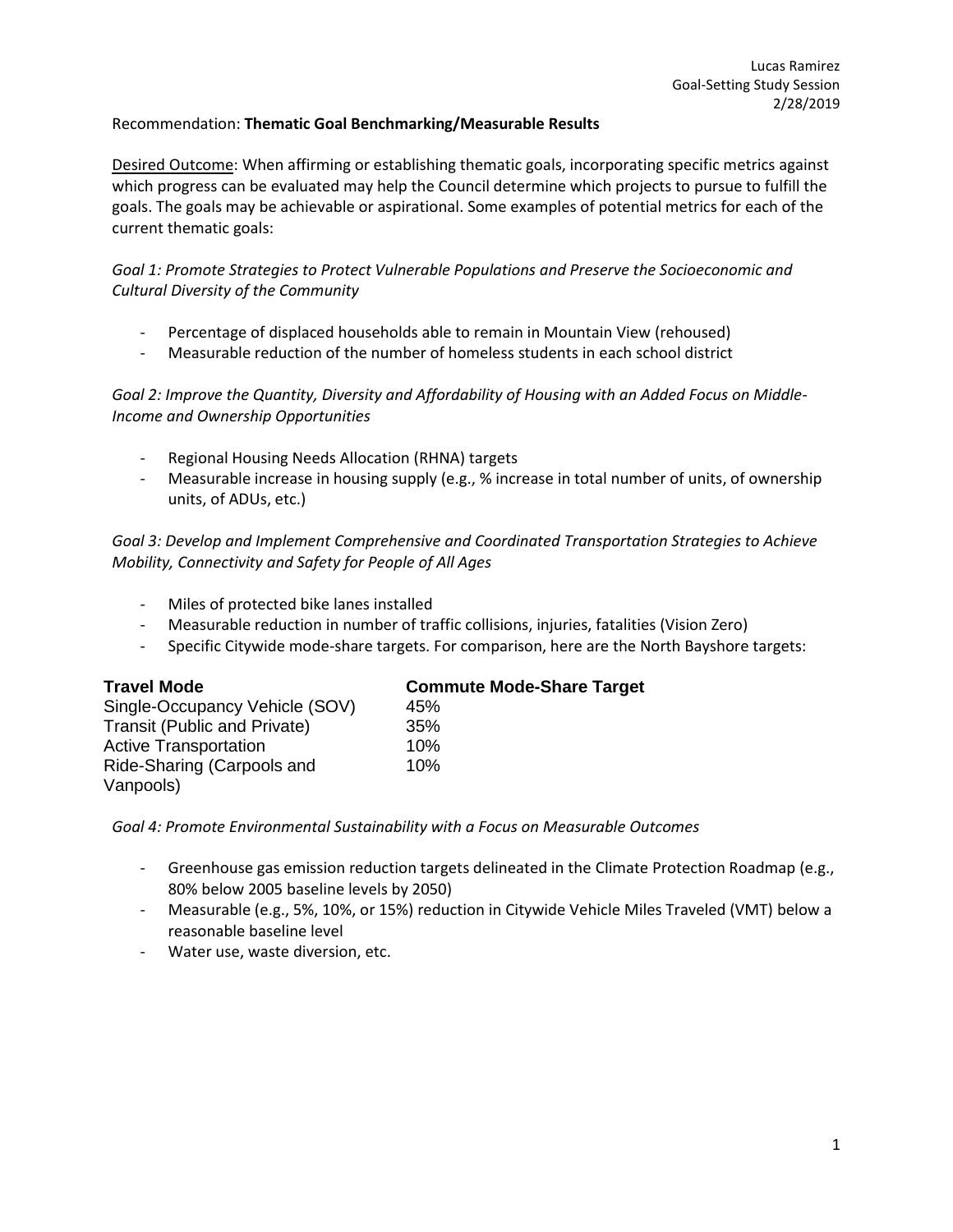#### Project Recommendation: **Anti-Displacement Policies and Programs** Thematic Goal: **Protect Vulnerable Populations/Preserve Socioeconomic and Cultural Diversity**

Proposed Scope: Explore potential policies and programs designed to prevent renters with sustainable tenancies from being displaced. Potential options include, but need not be limited to:

- Expanded/enhanced Emergency Rental Assistance;
- "First right to purchase" ordinance, modeled after the Washington DC program;
- Voluntary, incentive-based programs for rental property owners to rehouse displaced tenants.

Desired Outcome: Anti-displacement policies and programs will reduce the number of renters who involuntarily leave their homes because of redevelopment, unexpected and short-term financial pressures or family challenges, or other reasons. "First right to purchase" provides non-profits, the City, or the tenants themselves a short, fixed-period opportunity to buy a rental property that is being placed on the market for redevelopment. Although rehousing programs don't stop displacement per se, they would provide significant relief to displaced renters who otherwise may not be able to secure a comparable unit because of income qualification or other restrictions.

\*\*\*\*\*\*\*\*\*\*\*\*\*\*\*\*\*\*\*\*\*\*\*\*\*\*\*\*\*\*\*\*\*\*\*\*\*\*\*\*\*\*\*\*\*\*\*\*\*\*\*\*\*\*\*\*\*\*\*\*\*\*\*\*\*\*\*\*\*\*\*\*\*\*\*\*\*\*\*\*\*\*\*\*\*

Project Recommendation: **Protections for Mobile Home Park Residents** Thematic Goal: **Protect Vulnerable Populations/Preserve Socioeconomic and Cultural Diversity**

Proposed Scope: Evaluate potential protections, consistent with the Mobilehome Residency Law, for mobile home park residents.

Desired Outcome: Following the Rental Housing Committee's determination that the Community Stabilization and Fair Rent Act does not apply to mobile home parks, exploration of potential mobile home park regulations to address concerns expressed by residents may continue. Council previously deferred exploration of regulations following a study session on mobile home park issues on September 13, 2016, until after the November election.

\*\*\*\*\*\*\*\*\*\*\*\*\*\*\*\*\*\*\*\*\*\*\*\*\*\*\*\*\*\*\*\*\*\*\*\*\*\*\*\*\*\*\*\*\*\*\*\*\*\*\*\*\*\*\*\*\*\*\*\*\*\*\*\*\*\*\*\*\*\*\*\*\*\*\*\*\*\*\*\*\*\*\*\*\*

Project Recommendation: **Performance Auditing** Thematic Goal: **None**

Proposed Scope: Evaluate models of government performance auditing and assess the budget implications and impact on staff capacity of the potential introduction of a limited-scale performance auditing program.

Desired Outcome: If deemed feasible and appropriate, the program would conduct ad hoc, independent, comprehensive performance audits, in accordance with generally accepted government auditing standards, to evaluate the effectiveness and efficiency of specific City programs, operations, and services, including those provided by outside agencies. The City Council would determine and approve a work plan, as needed.